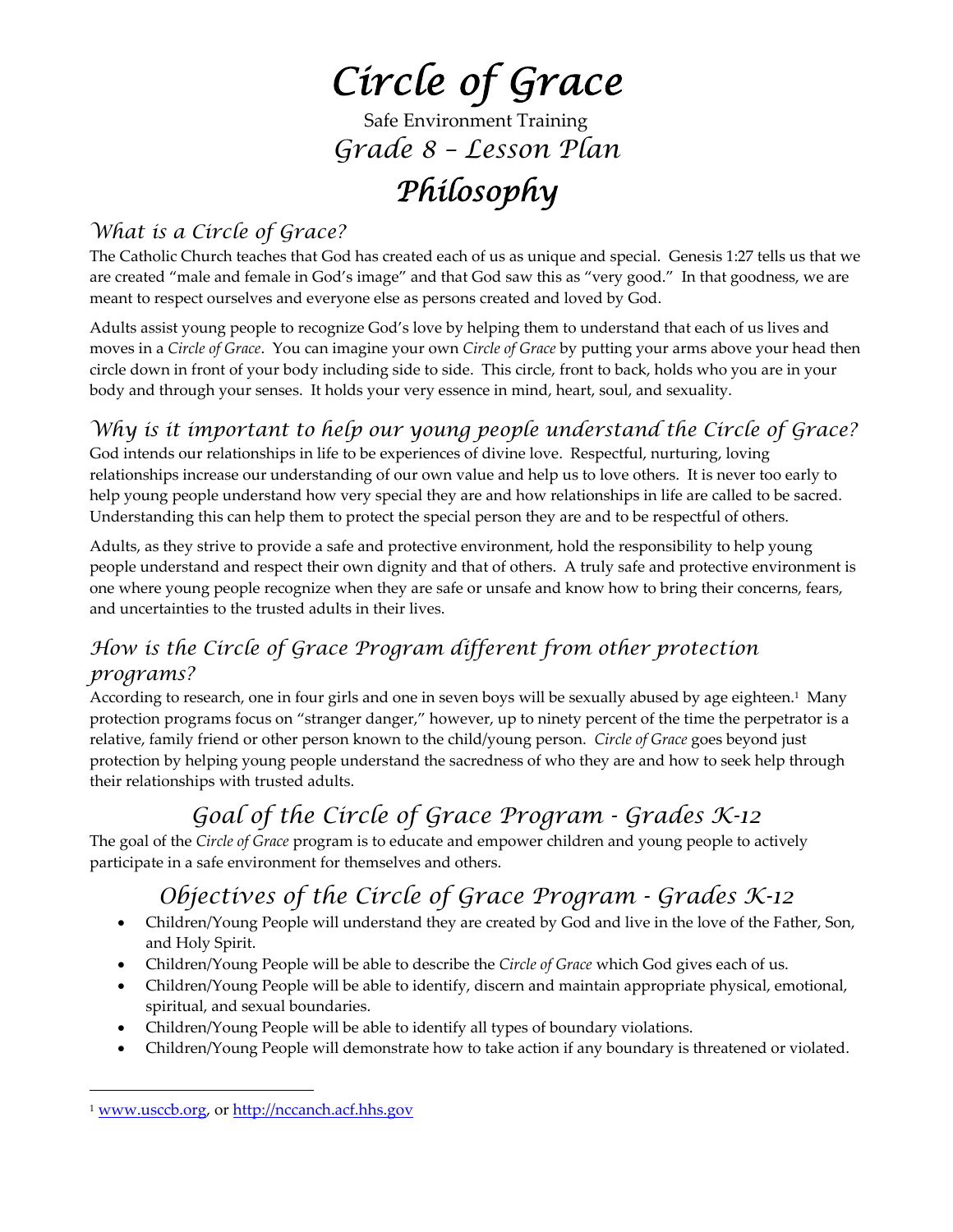## *Grade 8 Leader Guidelines*

- A **Leader** is defined as clergy, administrator, director of religious education/formation, teacher, or catechist who has been trained to teach the *Circle of Grace* Program.
- Every leader should read the Philosophy, Goals and Key Concepts to better understand and prepare to teach the *Circle of Grace*. The Key Concepts review the essence of the curriculum, that God is always present in our *Circle of Grace* because He desires an intimate relationship with His children.
- The time frame for lessons may vary depending on size of class, age of young people, amount of discussion, etc.
- Vocabularies with definitions are intended for the instructor. The explanation of vocabulary should be integrated within the context of the lessons to assist the young people in their understanding of the *Circle of Grace* Program. The depth of the young people's understanding will depend upon their age and developmental stage. A master vocabulary list of the *Circle of Grace* Program is included in all lesson plans. The pertinent vocabulary is listed in each lesson.
- Ongoing reinforcement of the concepts is encouraged throughout the year. Hopefully, the language of *Circle of Grace* will become a part of a positive culture of respect, care, and faith that will help protect our young people and help them to know what to do when they feel unsafe.
- If possible it is always "best practice" to have two adults in the room during the lesson due to the sensitive nature of the material.
- Your Administrator, Religious Education Director, or Youth Minister Director will be sending out a letter to all parents regarding *Circle of Grace*. Lesson specific parent information should be handed out as directed. The Parent Packet is included in the Program. Every parish/school is encouraged to provide parent education opportunities both to inform parents about the *Circle of Grace* program and to foster greater communication in families.
- Evaluations for each grade are to be completed and returned to the School Administrator or the Director of Religious Education/Formation. The evaluations will be used to complete the Summary Evaluation that is used for ongoing improvement of the program and for the audit records.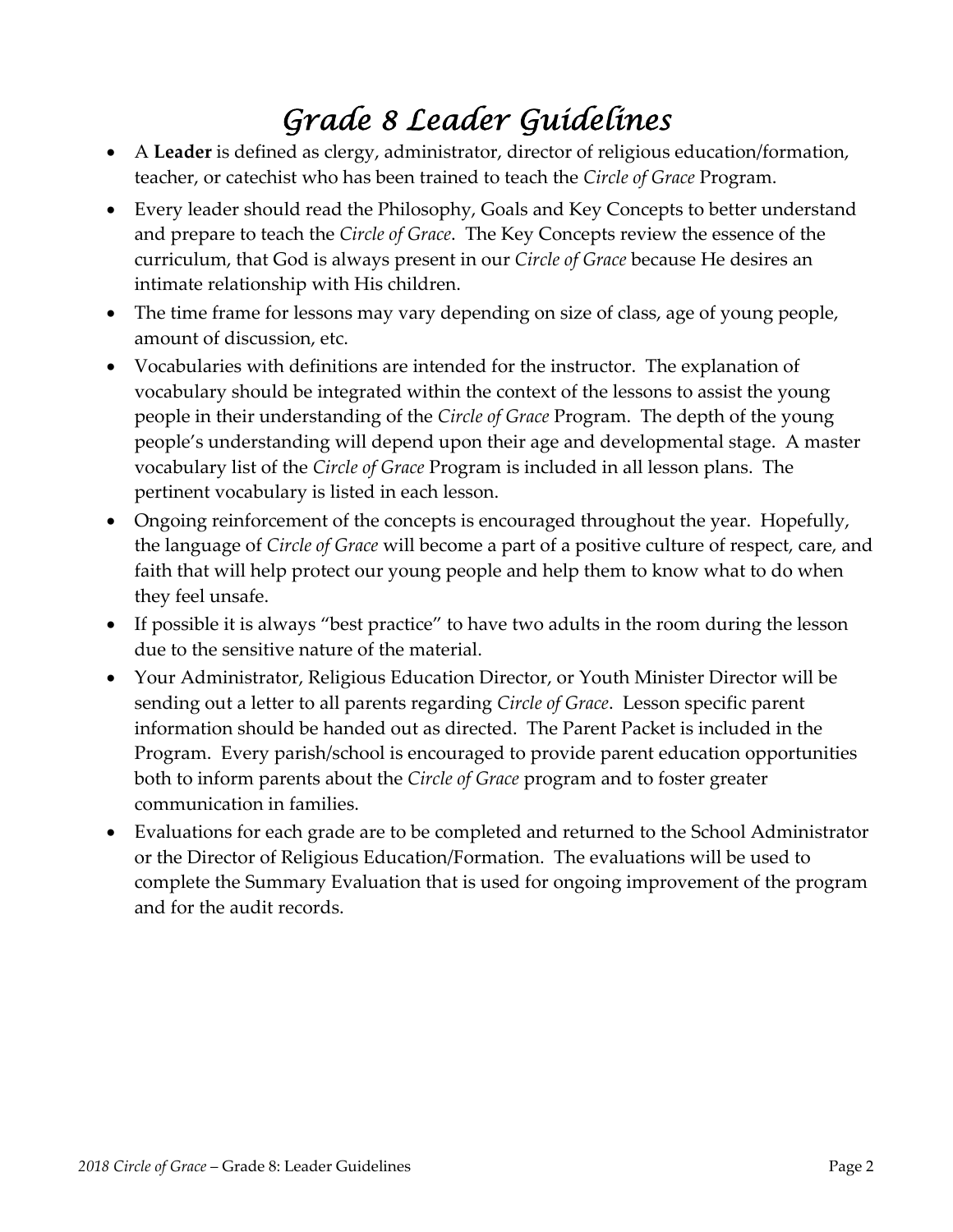## **Summary of the Key Concepts of "***Circle of Grace***"**



#### **God gives each of us a** *Circle of Grace* **(see below) where He is always "Present":**

*Raise your hands above your head, then bring your outstretched arms slowly down. Extend your arms in front of you and then behind you embrace all of the space around you slowly reach down to your feet.*

Knowing that God is in this space with you. This is your Circle of Grace; you are in it.

#### **God is "Present" because He desires a relationship with us.**

- God is with us when we are happy and sad. God does not cause bad things to happen to us. He loves us very much.
- God desires to help us when we are hurt, scared or confused (unsafe).
- Having faith may not take away all of life's struggles. It is because of these struggles, God promised to always "be present"; providing guidance and comfort in our time of need.

#### **God helps us know what belongs in our** *Circle of Grace*

- Our feelings help us know about ourselves and the world around us.
- God helps us know what belongs in our *Circle of Grace* by allowing us to experience peace, love or contentment when something or someone good comes into our *Circle of Grace*.

#### **God helps us know what does not belong in our** *Circle of Grace*

- God desires to help us when we are hurt, scared or confused (unsafe).
- The Holy Spirit prompts (alerts) us that something does not belong in our *Circle of Grace* by giving us "a funny or uncomfortable feeling" that something is not safe. This feeling is there because God wants us to be safe.

#### **God helps us know when to ask for help from someone we trust.**

- God gives us people in our lives to help us when we are troubled or struggling with a concern.
- God wants us to talk to trusted adults about our worries, concerns, concerns or "uncomfortable feelings" so they can help us be safe and take the right action.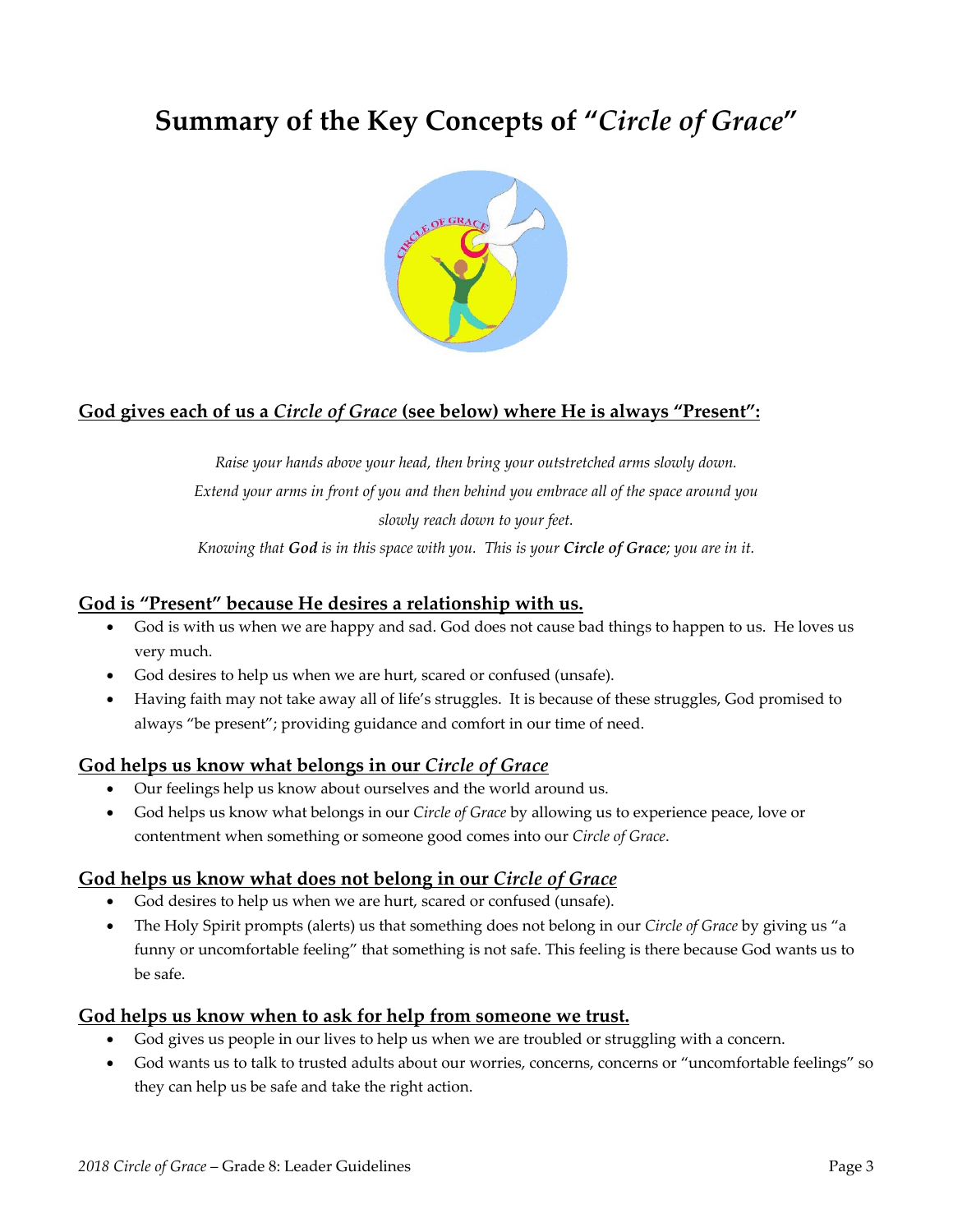## *Circle of Grace Vocabulary*

## **Words introduced in Kindergarten**

**Bullying:** Repeatedly being mean to someone on purpose

**Children of God**: All people are made and loved by God.

*Circle of Grace*: The love and goodness of God which always surrounds me and all others.

**Feelings**: Something I sense inside myself (e.g. angry, sad, happy, afraid, embarrassed, confused, excited, peaceful, etc.) which gives me information about others or myself.

**Grace**: The gift of God's goodness and love to help me live as his child.

**Holy**: Special because of a connection with God.

**Holy Spirit**: God present with and within me. The Holy Spirit helps me to remember that I belong to God. The Holy Spirit helps me to experience and live God's love.

**Respect**: Being kind to others and doing what's best for myself and others because I honor all people as Children of God.

**Safe**: I am safe when my body and my feelings are respected by me and by others.

**Safe Touch**: Touch that respects others and me.

**Secret**: A secret is something I know but do not tell.

**Safe Secret**: A secret is safe when it does not hurt others or me.

**Unsafe Secret**: A secret is unsafe when I think that someone, including me, might be hurt or get in trouble if I do not tell.

**Signal**: A sign that tells me something may be safe or unsafe. This may be internal or external.

**Stoplight**: A traffic light (red, yellow, green) that is a visual signal for keeping vehicles and people safe.

**Trust**: Being able to count on someone to help me to stay safe within my *Circle of Grace*. **Trusted Adult**: A grown‐up who helps me to stay safe in my *Circle of Grace* and to respect others within their *Circle of Grace*.

**Unsafe**: Anything that causes harm to myself or others.

**Unsafe Touch**: Touch that is disrespectful and hurts, scares, or makes me feel uncomfortable or confused.

## **Words Introduced in First Grade**

**Symbol**: A picture or object that stands for something else.

### **Words Introduced in Second Grade**

No new words.

## **Words Introduced in Third Grade**

**Boundary**: The borders or limits we need to keep ourselves safe within our *Circle of Grace*.

**Treasured**: We are so unique and precious that we could not be replaced in God's eyes.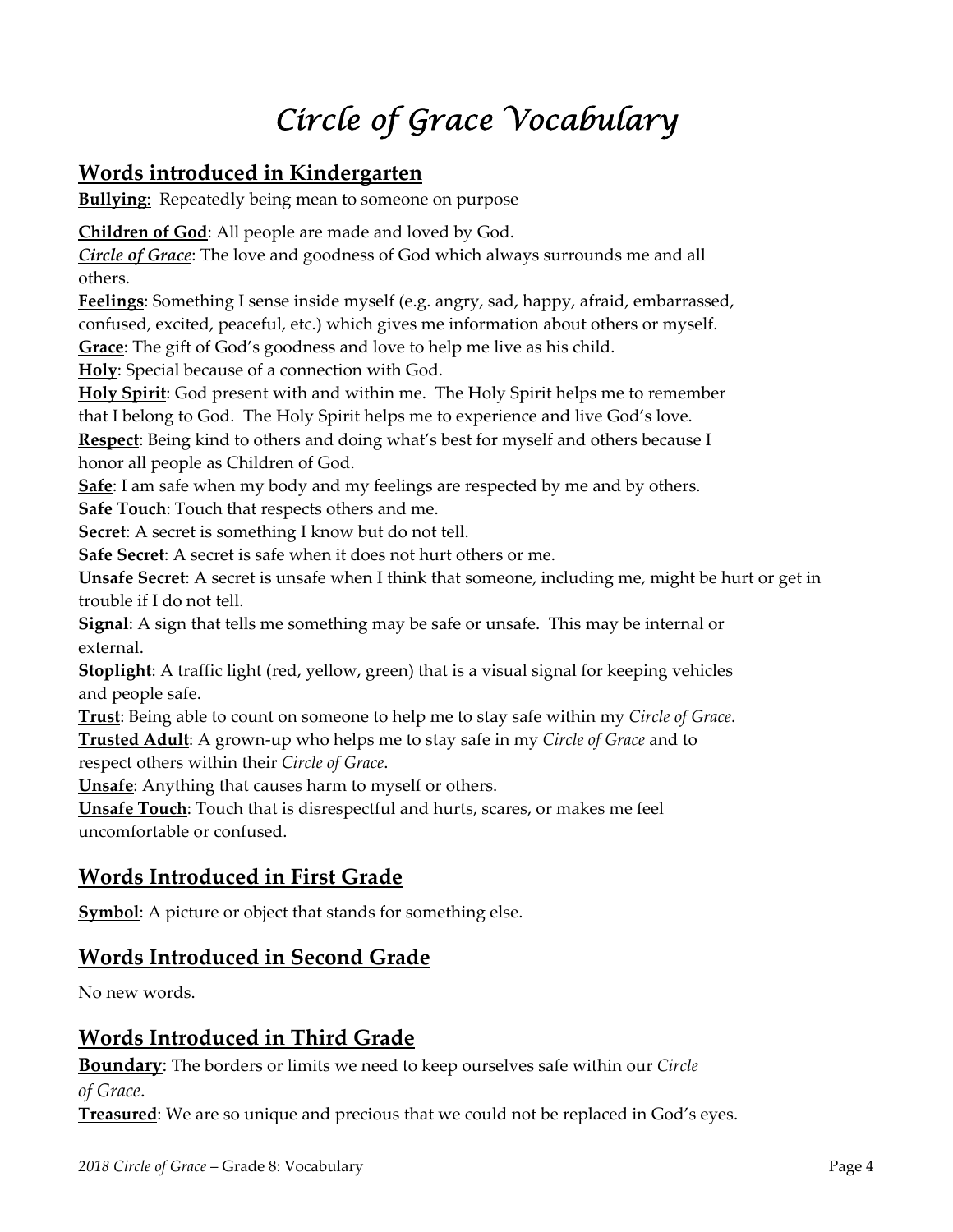**Violate**: To break a law, promise, or boundary.

## **Words Introduced in Fourth Grade**

#### **Social Media/Networking**

**Blog**: An online journal. Personal stories or thoughts can be posted as in a personal journal. This is a public journal that anyone can access.

**Chat Room**: The name given to a place or page in a website or online service where people can chat with each other by typing messages which are displayed almost instantly on the screens of others who are in the chat room.

**Instant Messaging (IM)**: Technology similar to that of chat rooms which notifies a user when a person is online allowing them to converse by exchanging text messages.

**Location Application**: An application (app) used in phones to find a location of a popular spot (restaurant, park etc.). People use the application to check in and it broadcasts the location to all of their friends.

**Micro Blogging**: This service allows users to give updates about what they are doing in less than 140 characters. In the near future, it may go to 280 characters.

**Photo Sharing App**: Captures, edits & shares photos, videos & messages with friends & family.

**Social Networking Service and Websites**: These services and websites are used to communicate with (a person) or search for information about (a person).

**Video Sharing Service**: This service allows users to watch videos posted by others and to upload videos of their own.

**Mobile Video App**: Allows you to send videos and pictures, both of which will disappear after about 10 seconds of a person viewing them. You can view them after the 10 seconds if you did a screen shot.

### **Other Terms**

**Cyber Bullying**: Use of the internet, cell phone or other electronic device to send or post texts or images intended to hurt or embarrass another person.

**E‐mail**: Electronic mail. Sending/ receiving a type written message from one screen to another.

**Flaming**: Sending a deliberately confrontational message to others on the internet. **Inappropriate Material**: Pictures or words on the internet that makes one feel uncomfortable, scared, or that intentionally degrades a human person.

**Netiquette**: Courteous, honest, and polite behavior practiced on the internet.

**Personal Contact Information**: Information that allows an individual to be contacted or located in the physical world, i.e. a telephone number or an address.

**Phishing**: An identity theft scam in which criminals send out spam that imitates the look and language of legitimate correspondence from e‐commerce sites. The fake messages generally link to websites that are similarly faked to look like the sites of respected companies. On the sites, users are directed to enter their personal information for authentication or confirmation purposes. The information, when submitted, goes to the thieves not to the "spoofed" company.

**Pop Up**: A term for unsolicited advertising that appears as its own browser window.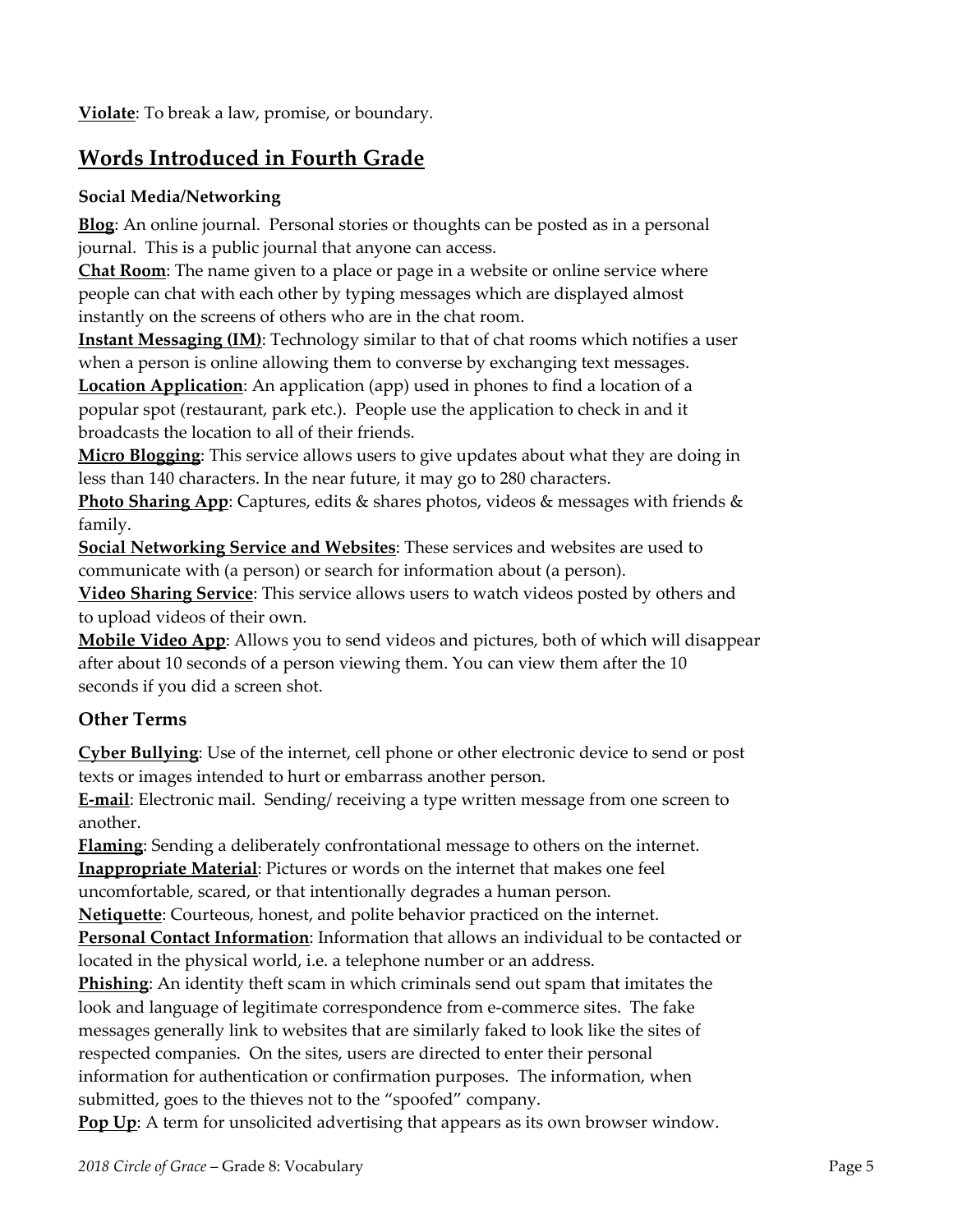**Predator**: Someone who uses the internet or other means to obtain personal information about others with the intent to do harm.

**Smart Phone**: Is a mobile phone that offers advanced features like the internet, a camera and applications such as games and special interest information.

**Texting**: Sending a short text (typed) message and/or photo between cell phones or other handheld devices.

**Webcam**: A front facing video camera that attaches to a computer or is built into laptop.

## **Words Introduced in Fifth Grade**

**Media**: Mass communication formats (music, TV, magazines, movies, videos, internet, computer games, books, advertisements, news, newspapers, radio, etc.) which provide education, information, entertainment, and advertising.

**Inappropriate Media**: Images, words that are spoken or written, that make one feel uncomfortable or scared. This type of media is disrespectful to people and would be something your parent/trusted adult would not approve.

## **Words Introduced in Sixth Grade**

**Admiration**: A feeling of high regard or sense of awe. **Dream**: A hope or aspiration which we imagine will become real. **Empathy**: The ability to understand the feelings of another person. **Healthy**: That which is sound and good for you in mind, body, and spirit. **Relationship**: An authentic connection with God or others. **Response**: Something said or done as a reaction or answer. **Talent**: A special God‐given ability or gift. **Value**: A principle standard or quality considered desirable. **Violation**: A break or infringement of another person's rights.

#### **Words Introduced in Seventh Grade**

**Bullying**: Any deliberate aggressive behaviors (physical, verbal or social) by a person or group with the intent to inflict harm on or make fun of another person.

**Bystander**: Someone who witnesses the bullying. They can have a negative or positive influence on the bullying behavior.

**Cyber Bullying**: The use of the internet, cell phones or other electronic devices to send or post texts or images intended to hurt or embarrass another person.

**Disrespect**: Treating with rudeness, insult, or lack of respect.

## **Words Introduced in Eighth Grade**

**Conscience**: The gift from God that helps us to know the difference between right an wrong.

**Modesty**: The virtue that respects, honors, and protects privacy: the quality of avoiding extremes of emotion, action, dress, and language. Modesty respects my boundaries and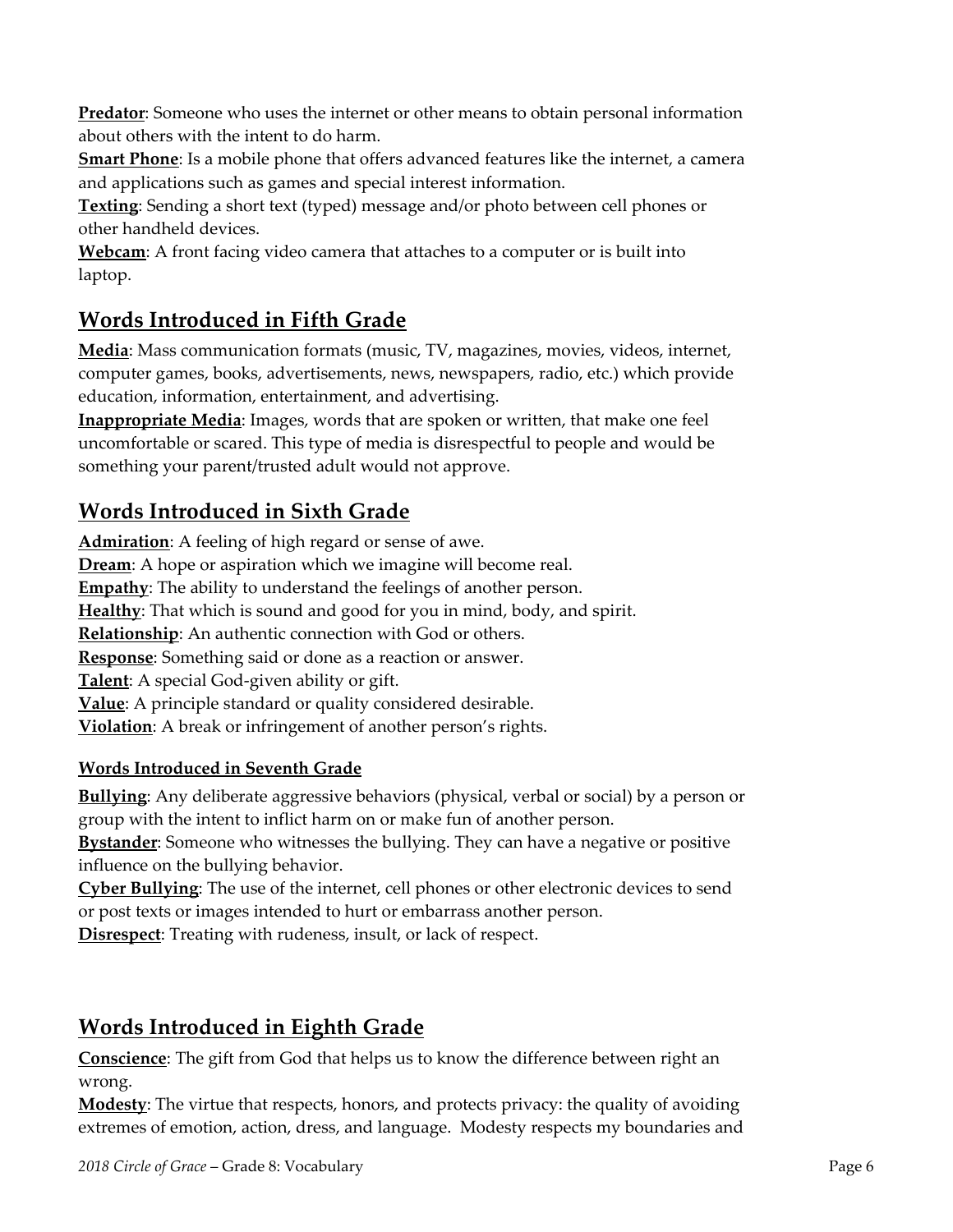the boundaries of others.

**Morality**: The way we put our beliefs into action for good. **Sexuality**: Everything that makes us female or male. This includes feelings, attitudes, values, relationships, and ideas.

## **Words introduced in Middle School Alternate Lessons**

**Stress:** A state of mental/emotional strain resulting from adverse or demanding circumstances

**Pressure:** Typically applied from an external source (peers, teachers, family, etc.) in a demand for high performance or healthy/unhealthy behavior,

## **Words Introduced in Ninth Grade**

**Exploit**: To take unfair advantage of someone/some situation in order to get some benefit. **Forced Isolation**: When someone forces/pressures another to be separated from others in order to gain control.

**Secrecy**: The condition of being hidden or concealed. The habit or practice of keeping secrets or maintaining privacy or concealment.

**Sexting**: Sexually explicit images or text messages sent by way of a phone. There may be legal consequences if one or both persons involved are minors.

**Unequal Power**: When one person has more power in a relationship. This can be in the area of age, size, position, resources, status or knowledge.

## **Words Introduced in Tenth Grade**

**Boundary**: A border or limit that helps keep us safe and separate from another person or entity. Boundaries help define relationships. They are either concrete (physical/visual/audio) or abstract (emotions/beliefs/internal guidelines/rules). **Circle of Virtue**: Our response to the invitation of God's grace by cultivating goodness and virtue in our lives.

## **Words Introduced in Eleventh Grade**

**Freely Chosen Violations**: Every person is responsible for those violations they freely choose and know are wrong. We should never blame or accuse persons who are victims of abuse and manipulated or exploited in unequal relationships.

**Moral Responsibility**: As we grow into mature adults, we must take greater

responsibility for protecting ourselves and others from violations of God's plan for our spiritual, sexual, and moral lives.

**Offender**: Someone who exhibits behaviors for the sole purpose of putting another person in a vulnerable position to be exploited/abused.

**Survivor**: A person who not only lives through but thrives despite abuse, affliction, or adversity.

**Victim**: A person who has suffered injury/harm (physical or emotional) by forces beyond his or her control and not of his or her personal responsibility.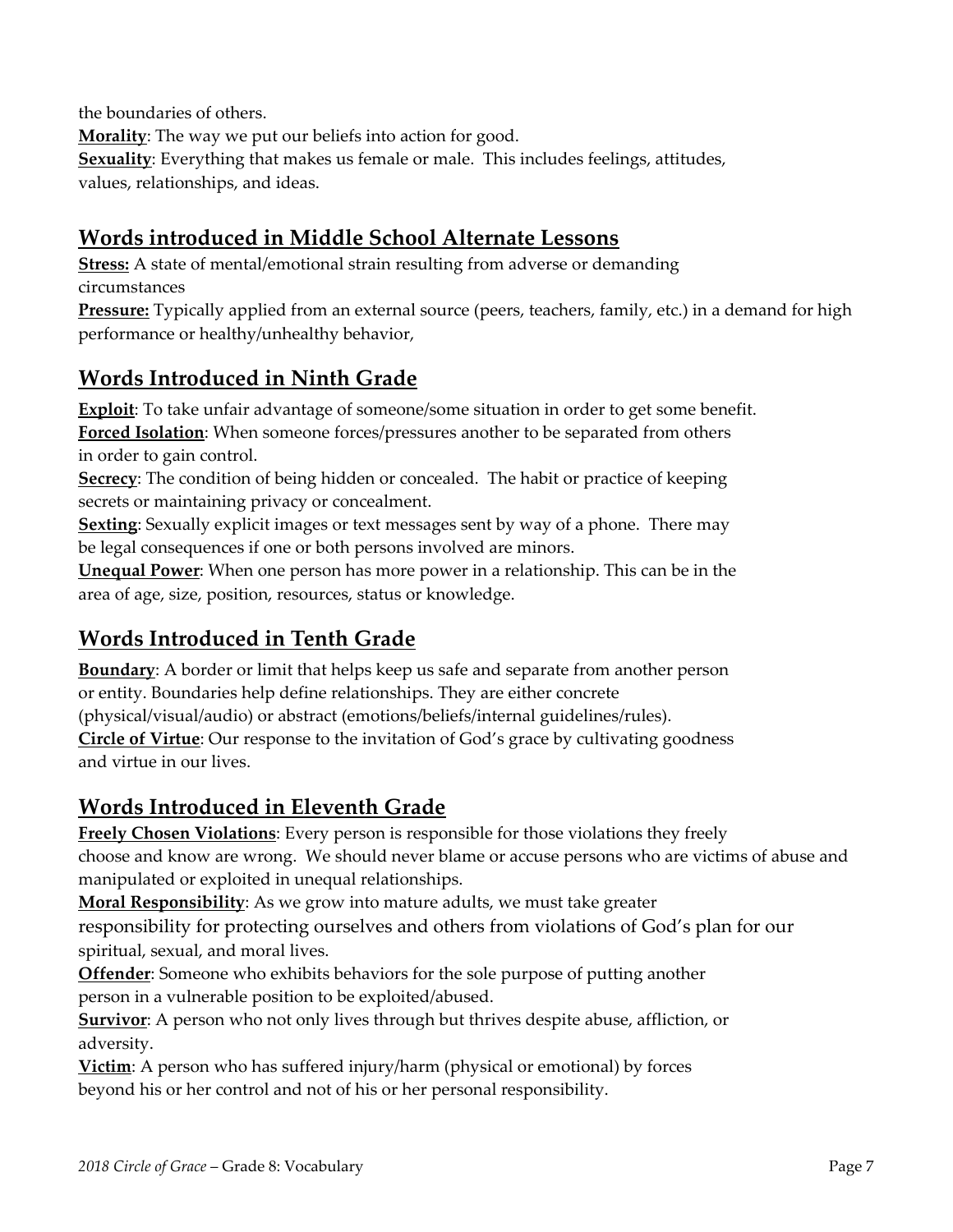## **Words Introduced in Twelfth Grade**

No new words.

## **Words Introduced in the High School Alternate Lessons**

#### **Human Trafficking: Modern Day Slavery**

**Human Trafficking**: Slavery in the form of *forced labor* or s*ex trafficking* in which the victim is under 18 years of age, or is compelled by force, fraud or coercion, respectively, to provide labor or services, or to engage in a commercial sex act. There is no requirement that the victim be transported or travel across a *national* border.

**Coercion:** Threatening physical or non‐physical harm (psychological or financial) against someone in order to manipulate them into doing something they do not want to do or would not normally do.

#### **Modesty: A thing of the Past or Not?**

**Humility**: Understanding of the truth of God and who we truly are; made in His image.

#### **What is Your Motto?**

**Motto/Theme**: A maxim adopted as a guide to oneʹs conduct. This motto can be derived from our Catholic or popular culture

#### **Tech Savvy or Tech Safe?**

**Sexting**: Sexually explicit images or texts sent by way of the phone. There may be legal consequences if one or both persons involved are minors.

**Pornography**: 1: The depiction of erotic behavior (pictures or writing) intended to cause sexual excitement. 2**:** material (as books or a photograph) that depicts erotic behavior and is intended to cause sexual excitement 3**:** the depiction of acts in a sensational manner so as to arouse a quick intense emotional reaction, *Merriam Webster*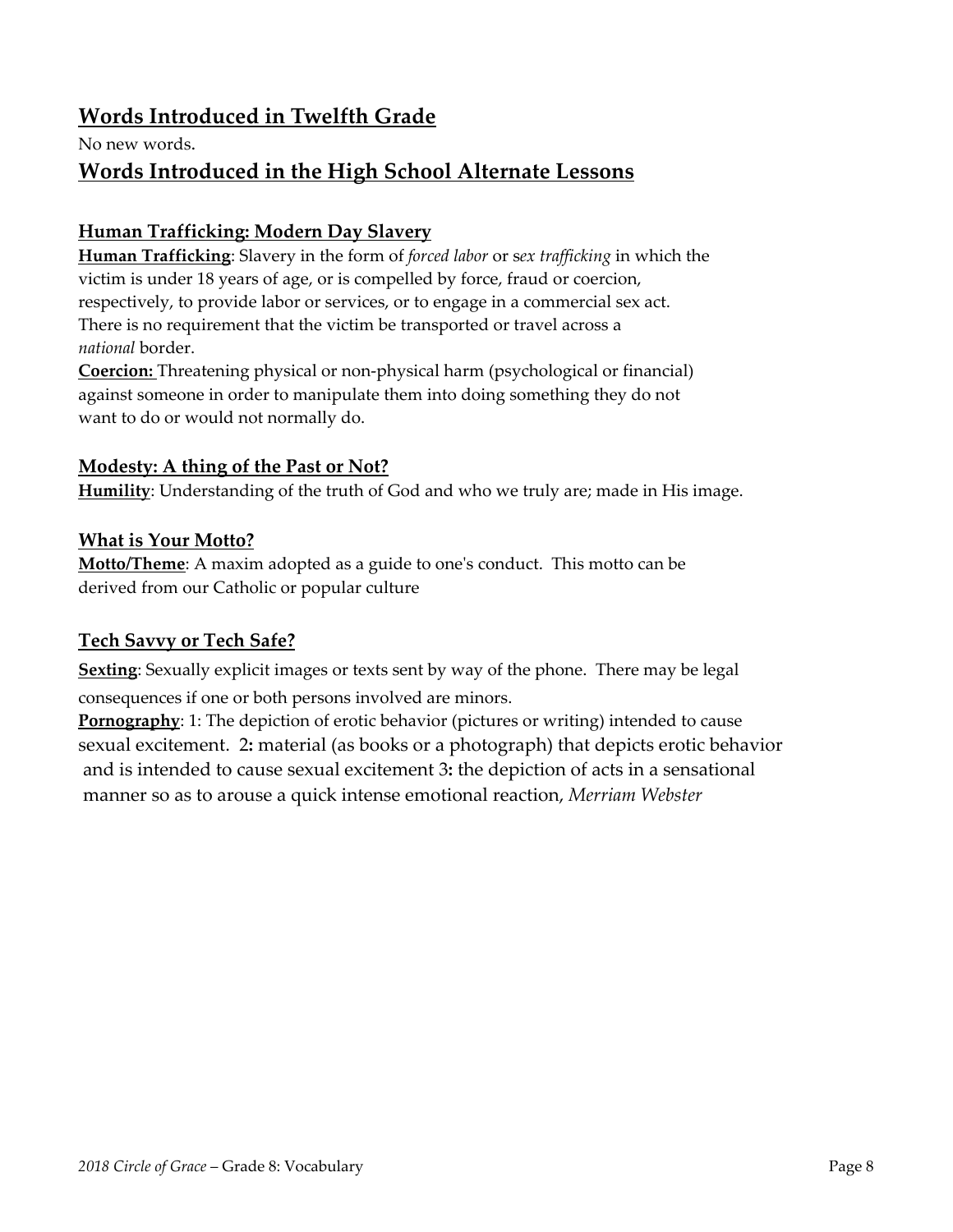## *Lesson How to Be Morally Responsible in Today's Culture*

*Sometimes young people reveal personal information or details about incidents that, in order to respect confidentiality, need to be handled outside of the classroom. If this happens, tell the young person, "Thank you for sharing that, \_\_\_\_\_\_\_\_. That sounds really important. I will talk to you* about that later (at the end of class, at the break, as soon as humanly possible, etc.)." When this *happens, be sure you talk to the young person at your first opportunity and alert the administration. Remember that you are the responsible reporter in cases of suspected abuse.*

### **This lesson complements the following Catholic teachings:**

- Belief in the works and presence of the Father, Son, and Holy Spirit
- Christian faith requires a relationship with God and others
- We are called to model our faith in our words and actions
- We are called to make moral decisions consistent with Catholic teaching
- Vocations are God's call to all
- We are all Children of God because of God's creation and covenants
- Individual and cultural differences are gifts from God that should be respected
- Responsible relationships are based on love, honesty, and respect
- Skills such as listening, self‐disclosure and compromise are necessary for faith filled communications with others

### **Lesson Goal**

Students will identify values that reflect moral decisions.

### **Lesson Objectives**

#### **Young People will be able to:**

- 1. Recognize that Christians have specific moral values
- 2. Identify those values and how they fit into their *Circle of Grace*
- 3. Understand those values and how they may oppose cultural values
- 4. Recognize that our understanding of values assists us in keeping appropriate boundaries in our *Circle of Grace*
- 5. Know how to seek help when something unsafe threatens their *Circle of Grace*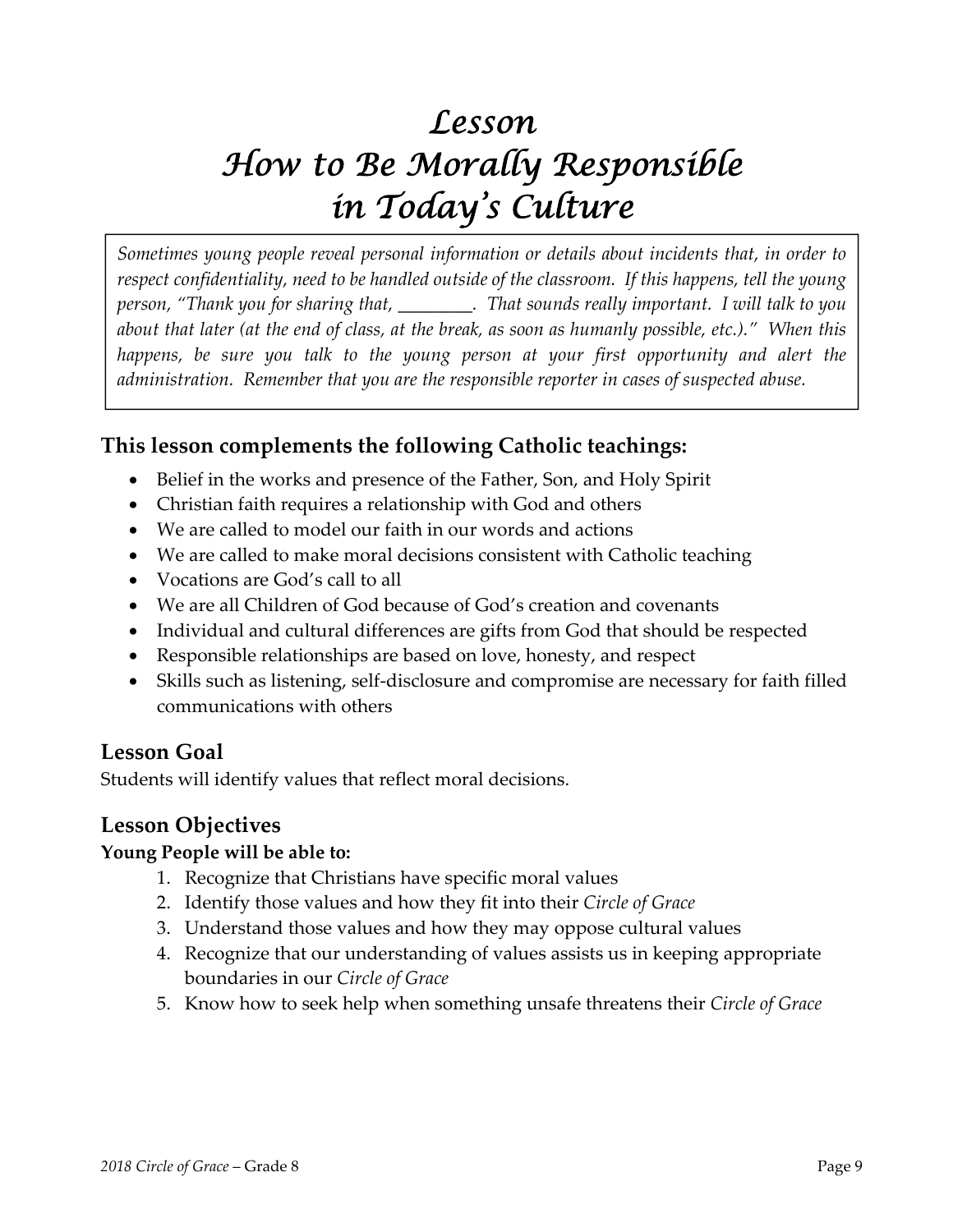## **Vocabulary**

- 1. **Value:** A principle, standard, or quality considered desirable.
- 2. **Morality**: The way we put our beliefs into action for good.
- 3. **Conscience**: The gift from God that helps us to know the difference between right and wrong.
- 4. **Trust**: Being able to count on someone to help me to stay safe within my *Circle of Grace*.
- 5. **Trusted Adult**: A grown‐up who helps me to stay safe in my *Circle of Grace* and to respect others within their *Circle of Grace*.
- 6. **Respect**: Being kind to others and doing what is best for myself and others because I honor all people as Children of God.
- 7. *Circle of Grace*: The love and goodness of God that always surrounds me and all others.
- 8. **Sexuality**: Everything that makes us female or male. This includes feelings, attitudes, values, relationships, and ideas.
- 9. **Modesty**: The virtue that respects, honors, and protects privacy: the quality of avoiding extremes of emotion, action, dress, and language. Modesty respects my boundaries and the boundaries of others.

## **Materials Needed**

- 1. A Bible for reference if needed
- 2. A Catechism of the Catholic Church for reference if needed
- 3. Vocabulary Worksheet for each young person (see the end of Grade 8 Lesson).
- 4. A Ten Commandments Worksheet for each young person (see the end of Grade 8 Lesson).
- 5. Parent Take Home Letter and the "Take Home ‐ Ten Commandments" Worksheet.
- 6. A blank sheet of paper for each young person.
- 7. White board or chalk board.
- 8. Copies of the Opening and Closing Prayer (see the end of Grade 8 Lesson.)

## **Opening Prayer**

*Call the youth to quiet down and recognize the Lord's presence in their midst.* 

The prayer, which was written by an eighth grader, can be read to the young people or they can be *given a copy of the prayer to say together (see the end of Grade 8 Lesson).*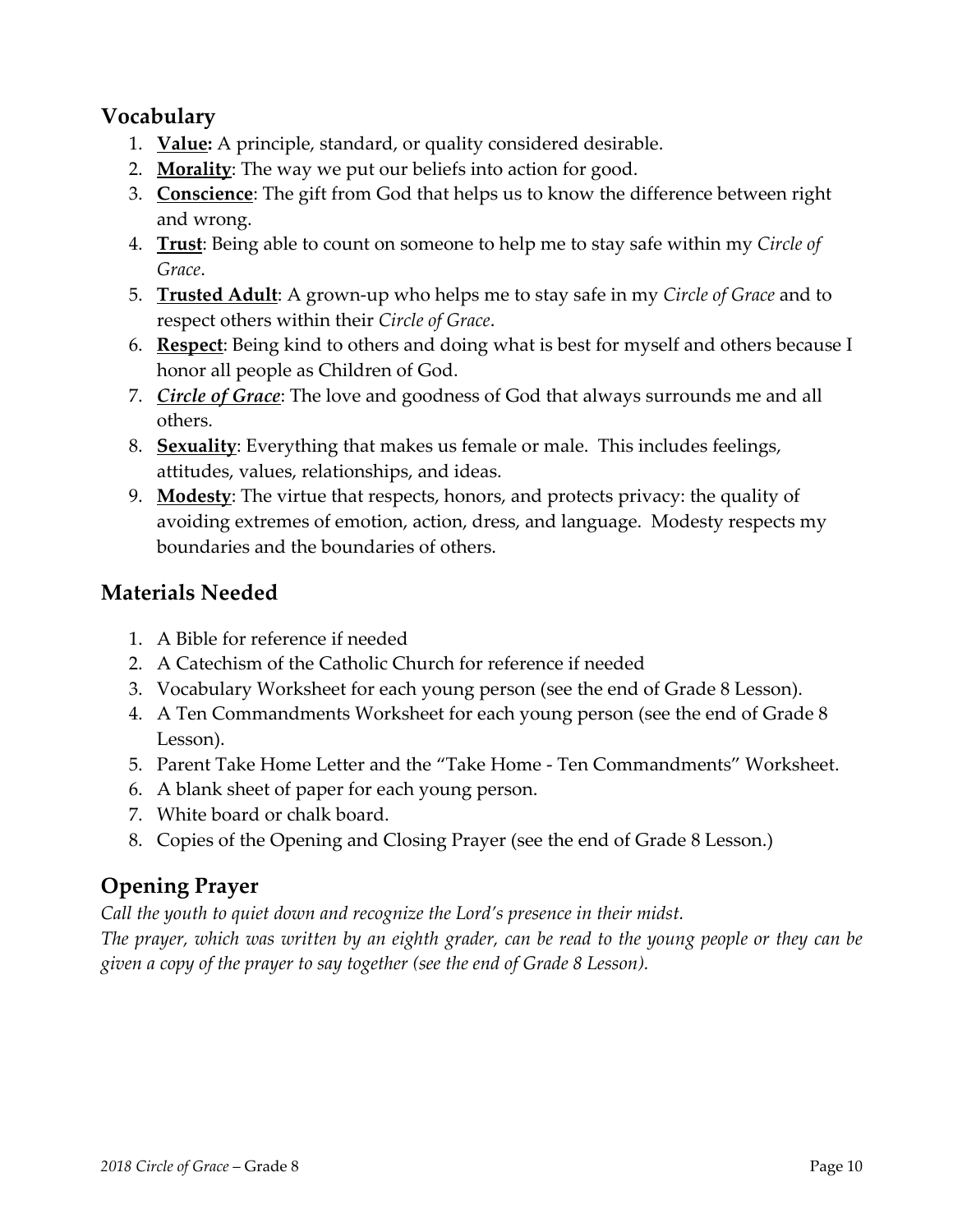**My God,**

**love my inmost heart. Love the person inside me that fears the world, not the facade I portray to the world. This image is not my inmost heart, it only masks the person You made me to be. This person is trapped in me, afraid to break free, in fear of the world and what people say. Lord, help the person You made me to be break through the act I show the world. What I believe is so important to me, though the world may not see that, it is true. Help me to show the world my beliefs. I realize now that if I shut out the inmost heart, my true real self will be trapped forever. Your divine power is with me always, God. You know my inmost heart. I speak to You as the person You made me to be. Speaking to You frees my inmost heart. Amen.**

### **Getting Started**

*It is important to begin the lesson by explaining that God does not want or cause bad things to happen. There will be young people who have already experienced unsafe or hurtful situations. It is important to reinforce that it is not their fault. We want our young people to understand that God is with them and for them even when they are hurting or sad.* 

#### **Review**

#### *Summarize Circle of Grace:*

- 1. We have learned about *Circle of Grace* before. Our *Circle of Grace* is the love and goodness of God that always surrounds us.
- 2. God is with us and within us in a special way. The Holy Spirit helps us to remember that we belong to God. We are always in a special, holy place.
- 3. If we can remember that we are in a *Circle of Grace*, with God and surrounded by his love, we will remember to behave with respect for ourselves and others.

*Discuss how their understanding of the Circle of Grace has changed or remained the same.*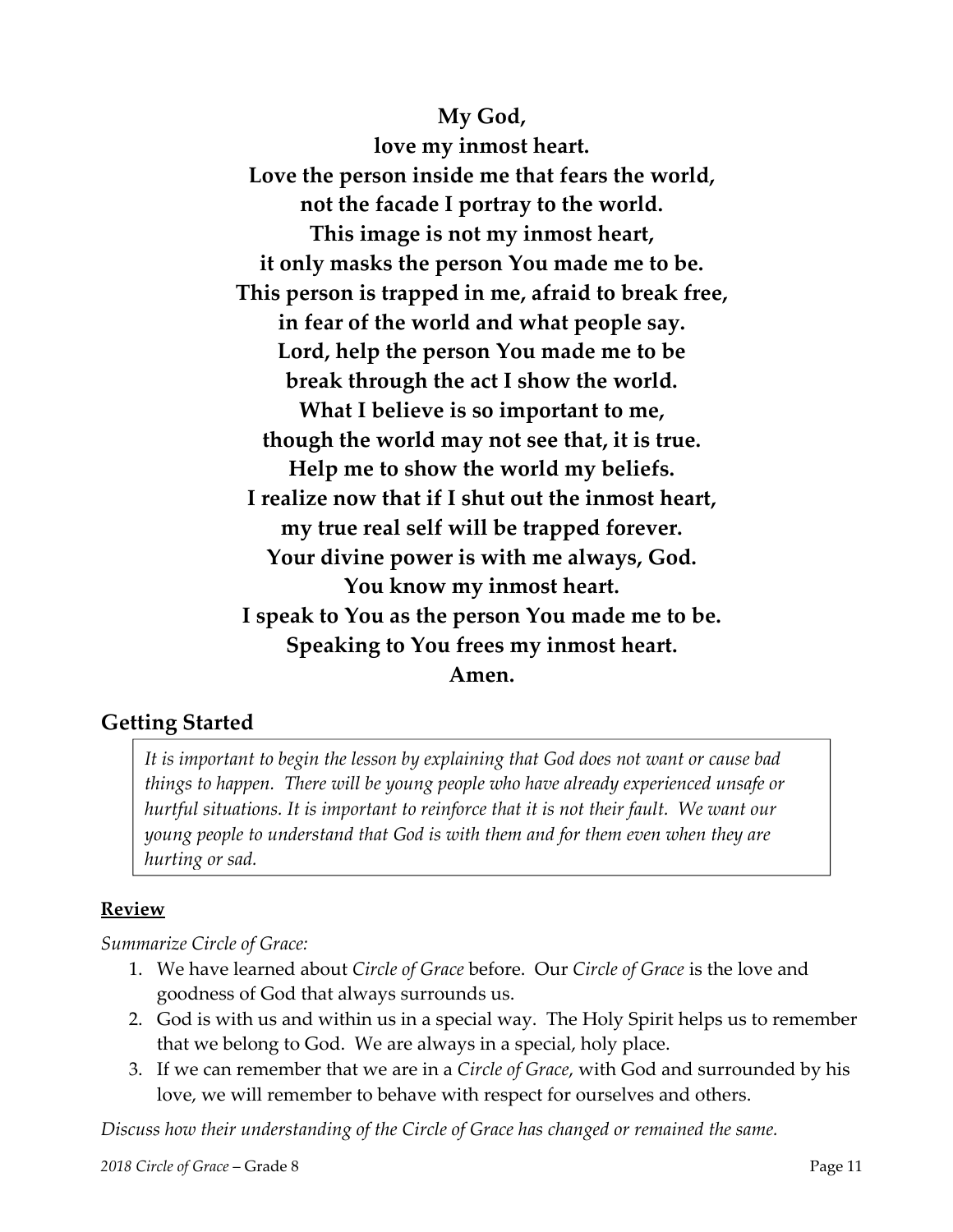- 4. There may be some things you liked in your *Circle of Grace* when you were younger but do not like now. *Example: endearing family nicknames.*
- 5. We are always changing, but God's love is constant and forever present.

## **Vocabulary Large Group Activity**

*Present the definition of Circle of Grace. Ask the group what would our culture say about this concept?*

*Next, pass out the Vocabulary Worksheet. Complete the worksheet with the large group. Example:* We value life, what does the culture value? I.e. money, pleasure, etc. Write answers on the board.

## **Lesson Development**

#### **Introduction**

- *Discuss and define "Catholic Values" and list them on the board.*
- *Use the Ten Commandments Worksheet as a guideline (see the end of Grade 8 Lesson).*

What are some ways we learn about the values of today's "Popular Culture"? *Make a list on the board, e.g. news, TV, internet, movies, friends.*

Today we are going to compare and contrast our Catholic values with what popular culture tells us is important. For example, our Catholic faith teaches us to put God first and worship only Him. On the other hand, popular culture often teaches us to put ourselves first, not God. The Ten Commandment Worksheet will help you begin to compare and contrast.

- 1. *Divide students into small groups. Hand out the Ten Commandments Worksheet to each group.*
- 2. *When the worksheet is completed, give each student a blank sheet of paper and have them make a personal list of what they value, both concrete and abstract (e.g. friends, family, faith, music, and independence.)*
- 3. *Bring students back to the large group. Have them share what they wrote on their worksheet.*
- 4. *Talk specifically about Catholic moral values and how they compare to popular culture's*  $values.$
- 5. *Discuss how both sets of values relate to the sacredness of the Circle of Grace.*
- 6. Direct the young people to look at their personal list of values. Where do these values fit into *the Circle of Grace?*
- 7. *Discuss how some things might fit into both sets of values. For example, you have a friend who drinks. You value the friendship, but must set boundaries as to how you spend time together. Always talk to a trusted adult.*
- 8. *Provide the student with the Parent Take Home Letter and Ten Commandments Worksheet. Instruct the students to complete the worksheet with their parents and have their parents sign off on it. Students are to turn in the signed worksheet.*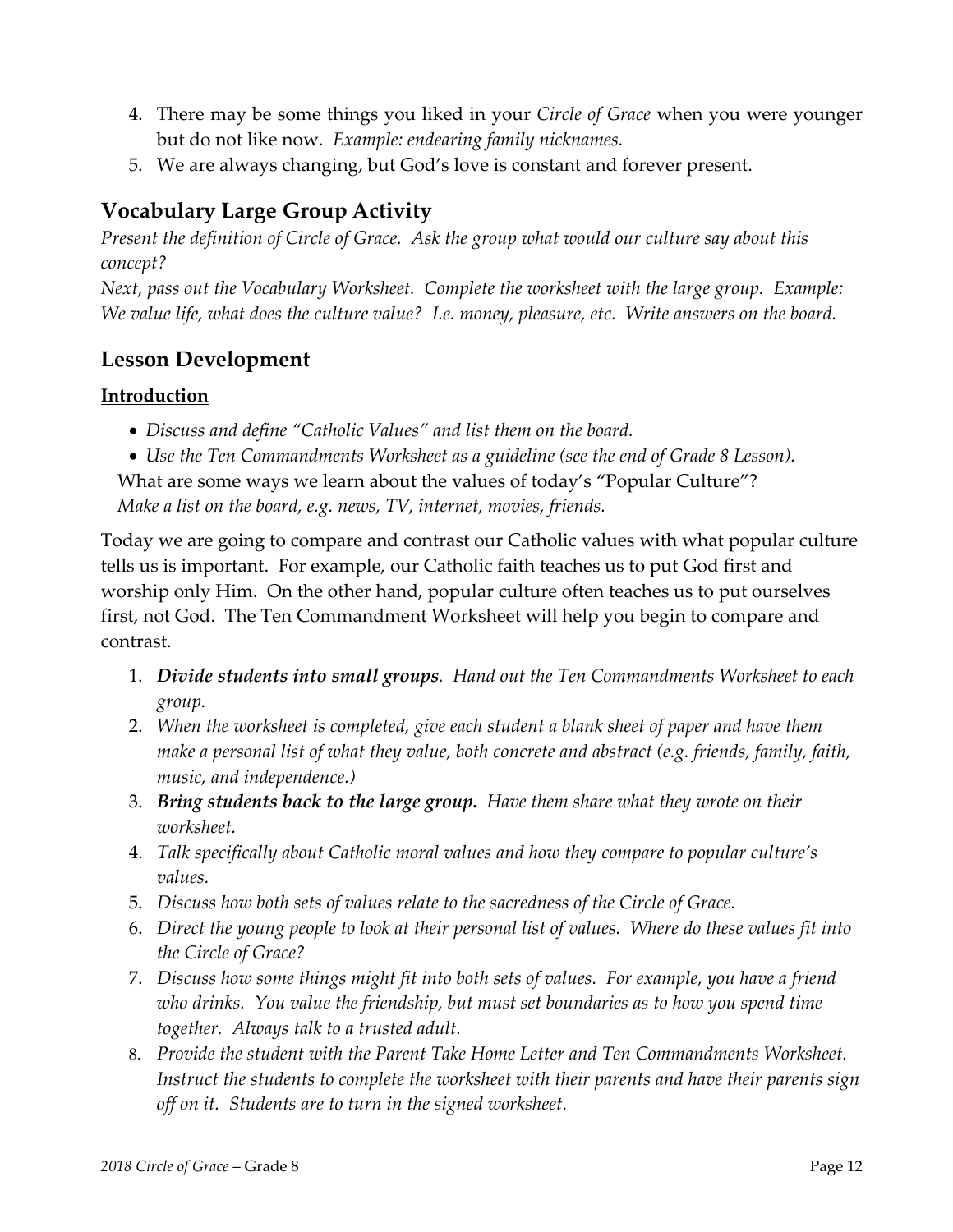#### **Discussion ‐ Being Morally Responsible**

- 1. Who or what helps you to make the right choices or decisions based on Catholic values? According to the Ten Commandments, what behaviors are right and what behaviors are wrong? What choices should you make based on the discussion about the Ten Commandments?
- 2. Why is it sometimes hard to follow your Catholic values over cultural values?
- 3. What are some ways we can resist the pressure to choose popular cultural values over what our Catholic values? *(List on the board.)*
- 4. *Review PLAAN (see the end of grade 8 Lesson*).

## **Closing Prayer**

Call the youth to quiet down and recognize the Lord's presence in their midst. The prayer can be read to the young people or they can be given a copy of the prayer to say together (see the end of *Grade 8 Lesson).*

**With each new day that dawns I am growing up, Lord. It's not too soon to be thinking of the person I want to become. It's very hard, I think, to make the choices You desire which are always best for me, even though today's culture would have me think otherwise. I pray that You will help me and guide me. Let me share, each day, my talents where they are needed, and, when You prompt me with Your Holy Spirit, let me have the courage to be generous and open to do what You want. Amen.**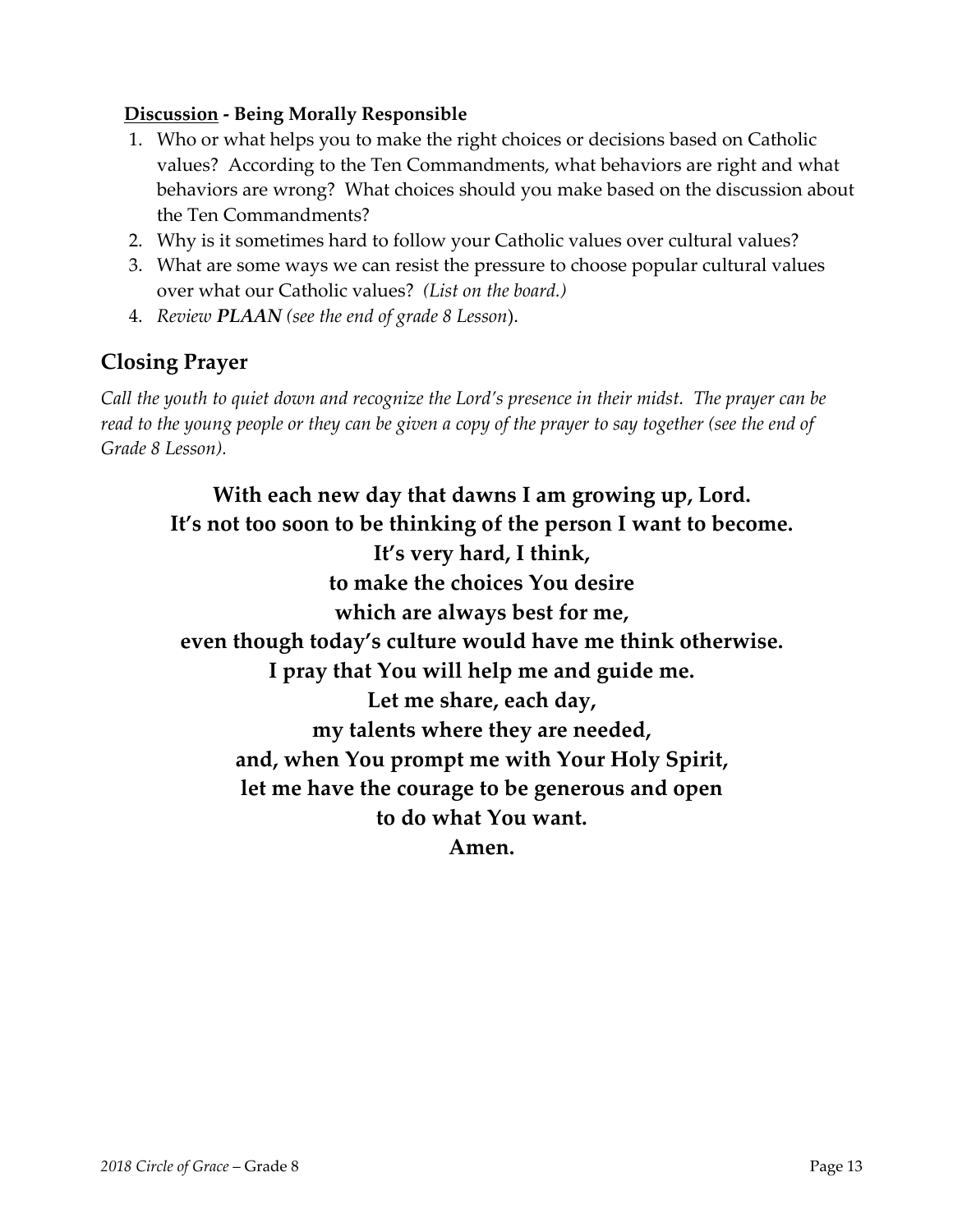## **Opening Prayer**

**My God, love my inmost heart. Love the person inside me that fears the world, not the facade I portray to the world. This image is not my inmost heart, it only masks the person You made me to be. This person is trapped in me, afraid to break free, in fear of the world and what people say. Lord, help the person You made me to be break through the act I show the world. What I believe is so important to me, though the world may not see that, it is true. Help me to show the world my beliefs. I realize now that if I shut out the inmost heart, my true real self will be trapped forever. Your divine power is with me always, God. You know my inmost heart. I speak to You as the person You made me to be. Speaking to You frees my inmost heart. Amen.**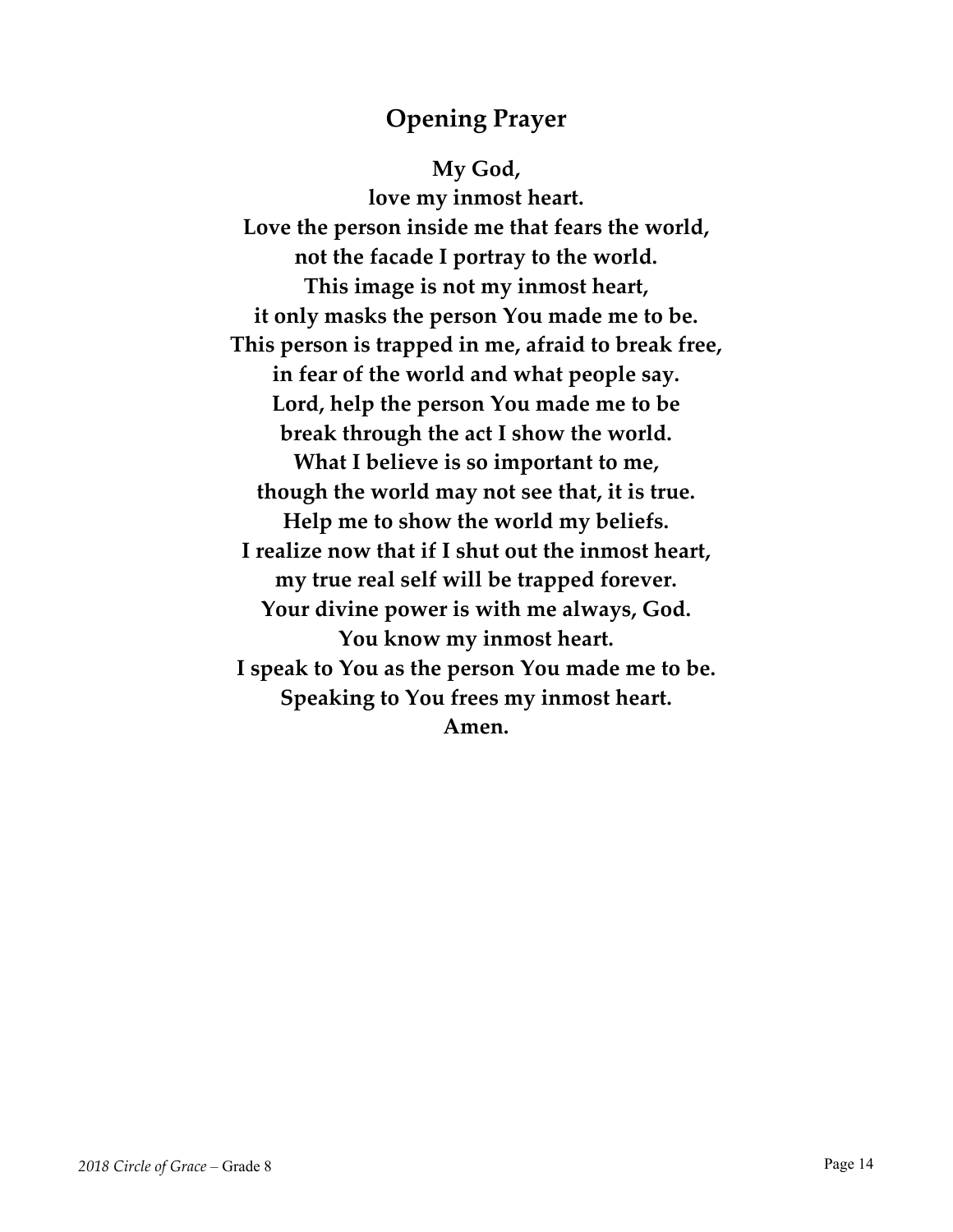## **Vocabulary Worksheet**

List a value in popular culture that may be in conflict with each vocabulary word.

### FAITH'S PERSPECTIVE CULTURE'S PERSPECTIVE

| 1. Value - A principle, standard, or quality<br>considered desirable.                                                                                   |  |
|---------------------------------------------------------------------------------------------------------------------------------------------------------|--|
| As Catholics we value "life".                                                                                                                           |  |
| 2. Conscience - The gift from God that helps<br>us to know the difference between right<br>and wrong.                                                   |  |
| A conscience helps us stay close to God.                                                                                                                |  |
| 3. Sexuality - Everything that makes us female<br>or male. This includes feelings, attitudes,<br>values, relationships, and ideas.                      |  |
| Our sexuality is never separate from who we<br>are as children of God                                                                                   |  |
| 4. Modesty - The virtue that respects, honors,<br>and protects privacy; the quality of<br>avoiding extremes of emotion, action,<br>dress, and language. |  |
| Appearance and actions are consistent with<br>who we really are                                                                                         |  |
| 5. Morality - The way we put our beliefs into<br>action for good.                                                                                       |  |
| Our faith is evident by our actions                                                                                                                     |  |
| 6. Trust - Counting on someone to help us to<br>stay safe within our Circle of Grace                                                                    |  |
| Our trust is in the Lord                                                                                                                                |  |
| 7. Respect - Being kind to others and doing<br>what is best for ourselves and others<br>because we honor all people as Children of<br>God.              |  |
| The Golden Rule                                                                                                                                         |  |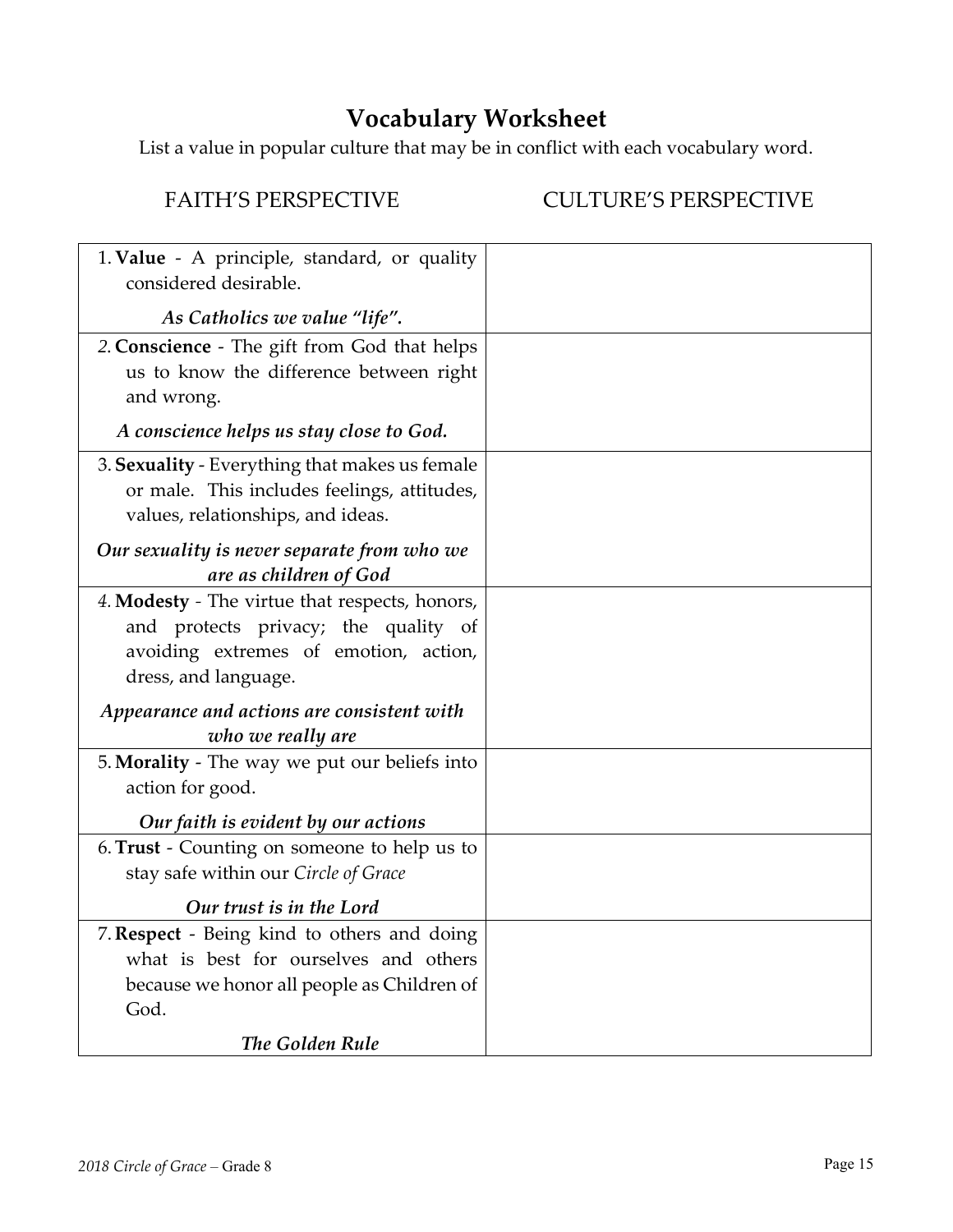## **Ten Commandments Worksheet**

List a value in popular culture that may be in conflict with each commandment.

| <b>OUR FAITH'S</b>                      | <b>POPULAR CULTURE'S</b> |
|-----------------------------------------|--------------------------|
| <b>10 COMMANDMENTS</b>                  | <b>TOP COMMANDMENTS</b>  |
| 1. I am the LORD your God:              |                          |
| You shall not have strange gods         |                          |
| before me.                              |                          |
| -Put God first, worship only HIM        |                          |
| 2. You shall not take the name of the   |                          |
| LORD your God in vain.                  |                          |
| -Use God's name with respect            |                          |
| 3. Remember to keep the Lord's Day      |                          |
| Holy.                                   |                          |
| -Mass on Sunday and Holy Days           |                          |
| 4. Honor your father and mother.        |                          |
| -Respect your parents                   |                          |
| 5. You shall not kill.                  |                          |
| -Do not hurt others physically or       |                          |
| emotionally                             |                          |
| 6. You shall not commit adultery.       |                          |
| -Be faithful in marriage; respect the   |                          |
| dignity of the body                     |                          |
| 7. You shall not steal.                 |                          |
| -Respect other's belongings             |                          |
| 8. You shall not bear false witness     |                          |
| against your neighbor.                  |                          |
| -Do not lie, gossip or spread rumors    |                          |
| 9. You shall not covet your neighbor's  |                          |
| wife.                                   |                          |
| -All are called to respect the          |                          |
| relationship between a husband and      |                          |
| a wife                                  |                          |
| 10. You shall not covet your neighbor's |                          |
| goods.                                  |                          |
| -Do not be envious of what others       |                          |
| possess                                 |                          |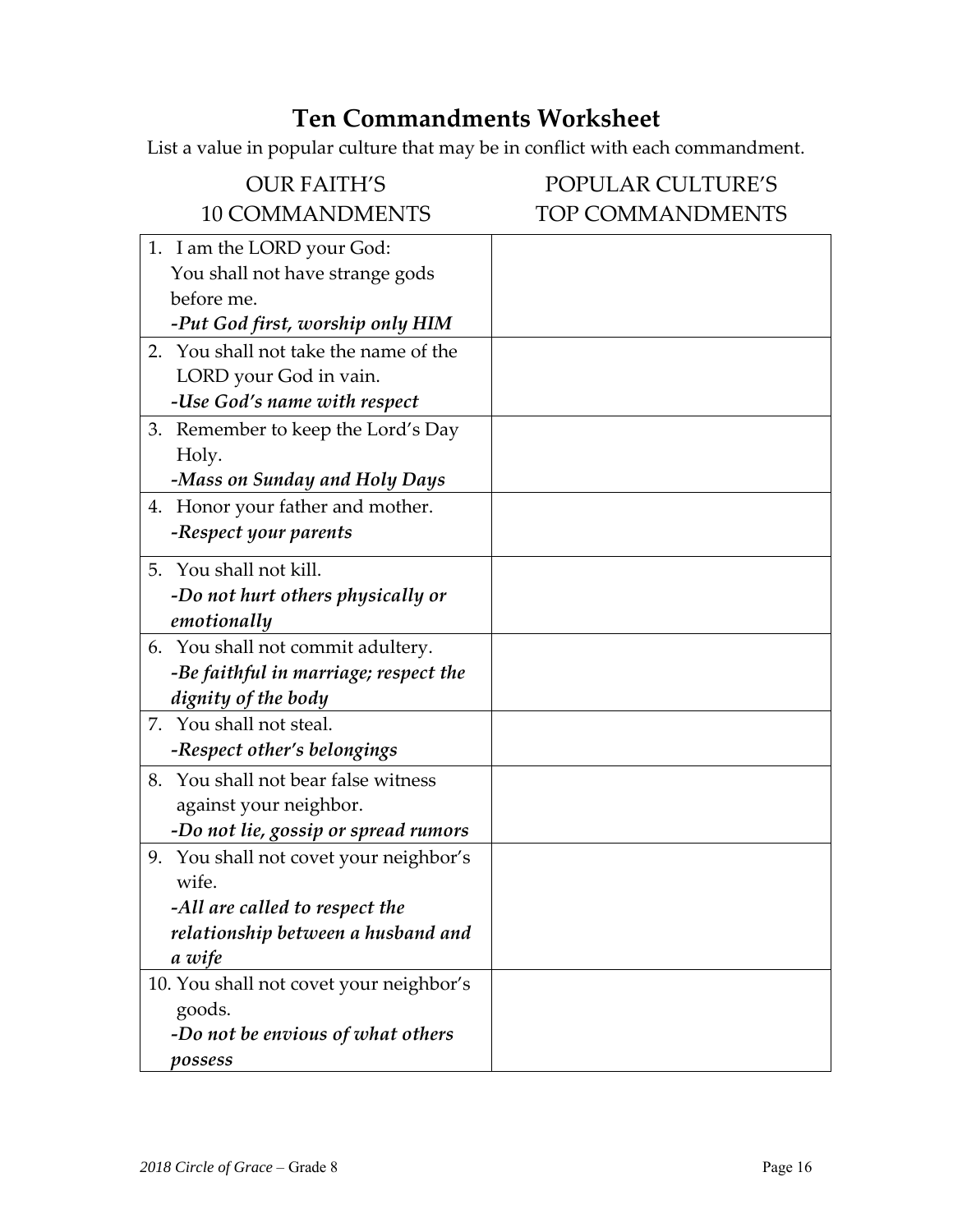## **Parent Take Home Activity Grade 8: How to be Morally Responsible in Today's Culture**

Dear Parent,

We presented the *Circle of Grace* Lesson" **How To Be Morally Responsible in Today's Culture**" to your child.

The goal of the lesson was to help the children recognize how popular culture can influence our *Circle of Grace*. Popular culture can have a positive or negative influence in our desire to obey the Ten Commandments and live our faith to its fullest.

Please complete and sign the Ten Commandment worksheet with your child. The worksheet needs to be returned at your child's next session.

Thank you for your support of the *Circle of Grace* program. It is essential and appreciated as we strive to provide the safest possible environment for our children.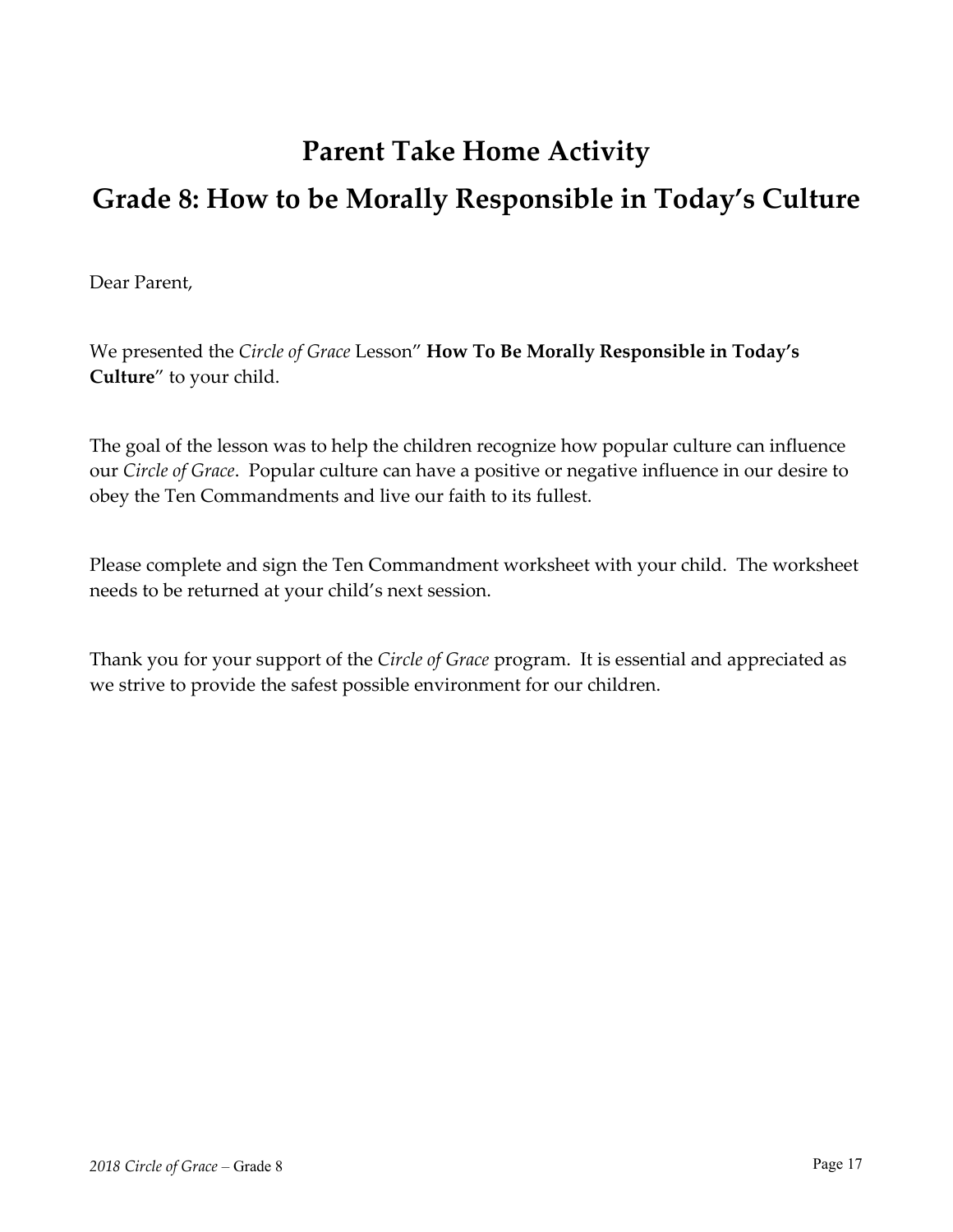## **"TAKE HOME" Ten Commandments Worksheet**

Parents are to do this take home activity with their child. List a value in popular culture that may be in conflict with each commandment. When completed, please sign and return to the parish/ school.

| Parent signature: _______                                                                                                   |                                              |
|-----------------------------------------------------------------------------------------------------------------------------|----------------------------------------------|
| <b>OUR FAITH'S</b><br><b>10 COMMANDMENTS</b>                                                                                | POPULAR CULTURE'S<br><b>TOP COMMANDMENTS</b> |
| 1. I am the LORD your God:<br>You shall not have strange gods before me.<br>-Put God first, worship only HIM                |                                              |
| 2. You shall not take the name of the LORD<br>your God in vain.<br>-Use God's name with respect                             |                                              |
| 3. Remember to keep the Lord's Day holy.<br>-Mass on Sunday and Holy Days                                                   |                                              |
| 4. Honor your father and mother.<br>-Respect your parents                                                                   |                                              |
| 5. You shall not kill.<br>-Do not hurt others, physically or<br>emotionally                                                 |                                              |
| 6. You shall not commit adultery.<br>-Be faithful in marriage; respect the dignity<br>of the body                           |                                              |
| 7. You shall not steal.<br>-Respect other's belongings                                                                      |                                              |
| 8. You shall not bear false witness against<br>your neighbor.<br>-Do not lie, gossip or spread rumors                       |                                              |
| 9. You shall not covet your neighbor's wife.<br>-All are called to respect the relationship<br>between a husband and a wife |                                              |
| 10. You shall not covet your neighbor's goods.<br>-Do not be envious of what others possess                                 |                                              |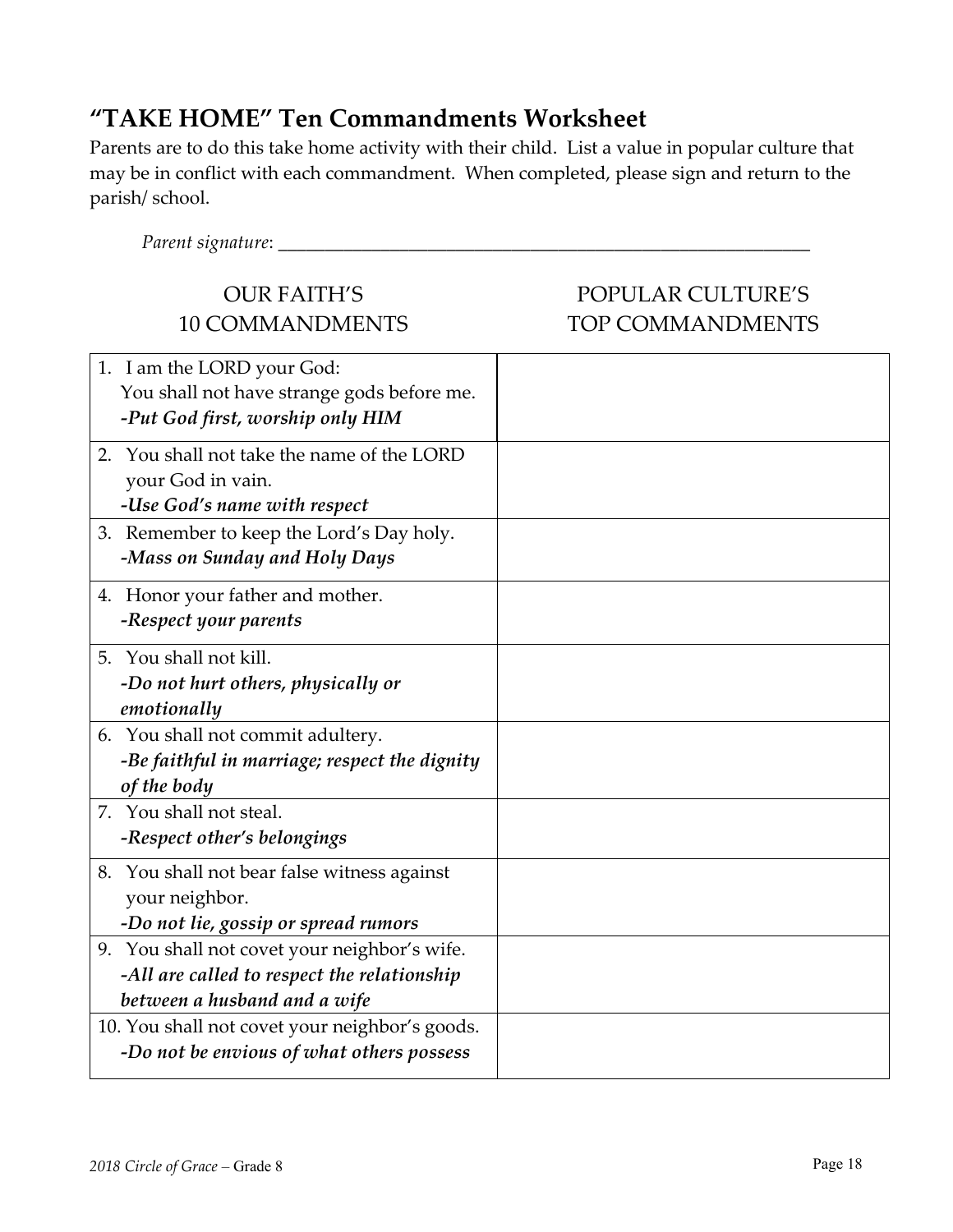## **'PLAAN' Summary**

1. *Write on the board:*

- **P** ‐ Protect
- **L** ‐ Listen
- **A** ‐ Ask
- **A** ‐ Act
- **N** ‐ Notify

2*. Review*

- The first letter **"P"** stands for **Protect with Respect.**
	- How do you think respect can help us protect our *Circle of Grace*?
		- o *Answers should include:*
			- *respecting ourselves as a child of God*
			- *respecting others because they are also Children of God*
			- *keeping unsafe words, touches, and images out of our Circle of Grace*
	- The letter **"P"** is about knowing that each of us has a *Circle of Grace* and respecting it.
- The letter **"L"** stands for **Listen.**
	- In every situation we need to remember that the Holy Spirit is always with us to help us stay safe.
	- The Holy Spirit gives us feelings or instincts, and we need to listen to them.
	- The letter **"L"** connects us with the Communion of Saints and the qualities we have been given as expressions of God's love.
- The letter **"A"** stands for **Ask.** 
	- When you have an uncomfortable feeling, you are recognizing the Holy Spirit helping you know that something is not right.
	- The letter "A" asks: "Does this say, 'Yes,' to what God has called me to be? Does this belong in my *Circle of Grace*?"
	- There are some questions that the letter **"A"** reminds us to ask ourselves whenever we are in a situation that makes us feel uncomfortable or that just doesn't feel quite right. The questions are also good ones to ask every so often even when we don't get a gut feeling. Sometimes asking the questions helps us to hear the Holy Spirit when we did not remember that we needed to listen.
	- *Read each question allowing a few moments for quiet reflection between each.*
		- 1. How long have you known this person?
		- 2. Is your knowledge of this person face-to-face?
		- 3. How much do you know about this person?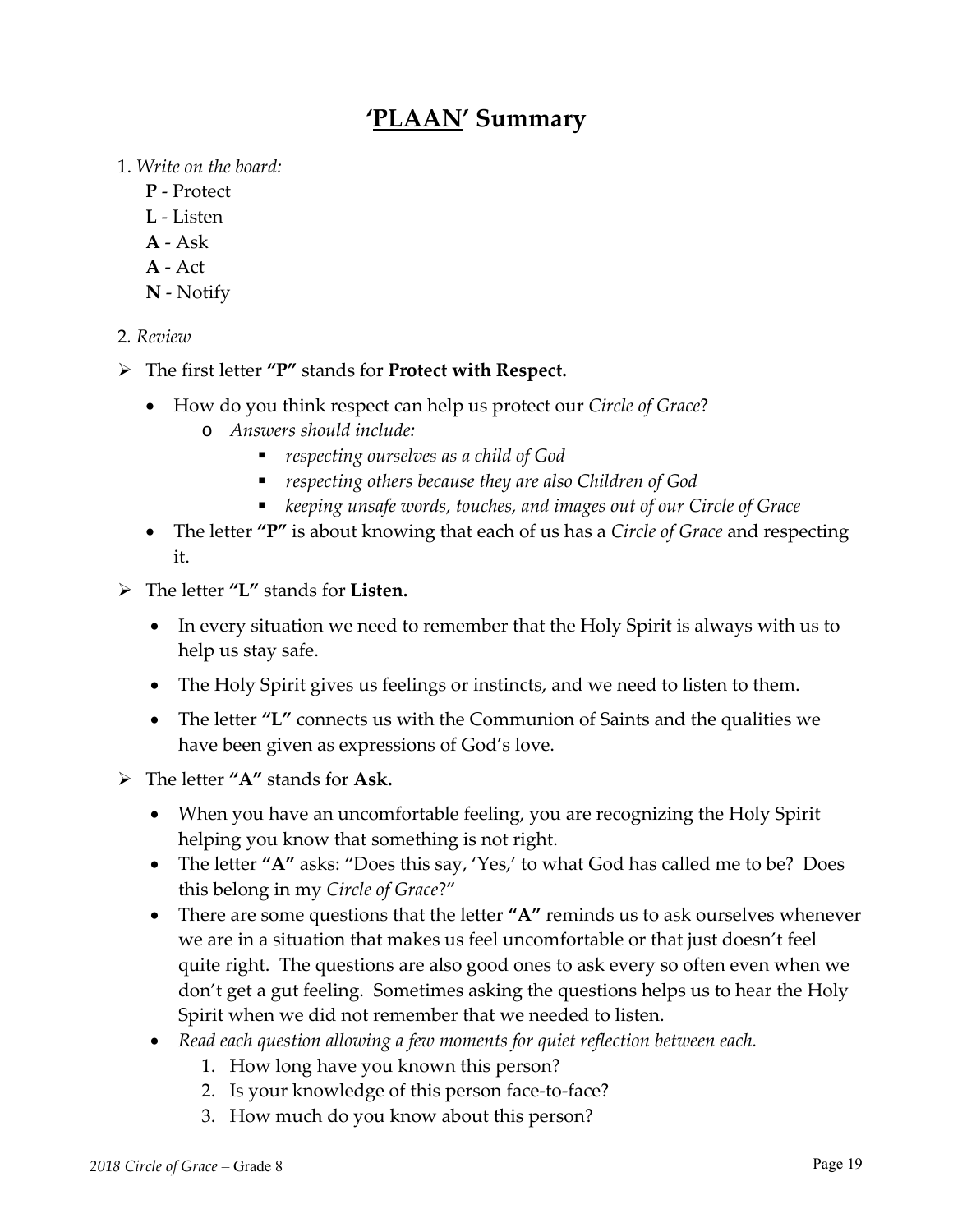- 4. How have you verified what this person has told you about themselves?
- 5. What do your feelings (instincts) tell you about this person or situation?
- 6. How many things do you have in common with this person?
- 7. Is the relationship respectful of your boundaries and the other person's?
- 8. Are you able to say, "No," to this person?
- 9. Does this person's age or status influence your behavior in the relationship? 10. Does this person ever ask you to keep secrets?
- The next letter **"A"** stands for **Act.**
	- To protect your *Circle of Grace* you need to tell trusted adults you need help.
	- There are other things you can do to protect your *Circle of Grace* when your parents or trusted adults may not be around. Some of them are:
		- 1. Don't reveal personal information on the internet. This includes full names, school, grade, address, phone, sports teams, church groups, etc. Perpetrators try to identify young people by learning about their activities and schedule patterns. Be particularly cautious of social networking websites such as myspace.com and personal blogs.
		- 2. Stay away or get away from situations that make you feel uncomfortable.
		- 3. Tactics may include saying, "No," walking away, calling a parent.
		- 4. Understand that comments about another persons' physical attributes, race, religion, economic status, etc., that de‐value or criticize are never appropriate.
		- 5. Avoid unsafe situations, which involve alcohol, drugs, and smoking.
		- 6. Be cautious about situations in which one is left alone with an adult.
- The last letter **"N"** stands for **Notify.**
	- Notify your parents or another trusted adult whenever someone or has violated your boundaries, such as manipulating to control you or not respecting your *Circle of Grace* or someone else's *Circle of Grace*.
	- Think of three people besides your parents whom you can trust, whom you feel will listen and would offer help. Ask yourself these questions:
		- o Do these people respect your *Circle of Grace*?
		- o Do they respect their own *Circle of Grace*?
		- o Do they respect the *Circle of Grace* of other people that you know?

Trusted adults want what is best for you. They want your *Circle of Grace* to be respected. Discuss with your parents the three other persons whom you feel are trusted adults. Then let the trusted adults know you have chosen them. Share with them what *Circle of Grace* means to you. Today is a good day to start those conversations.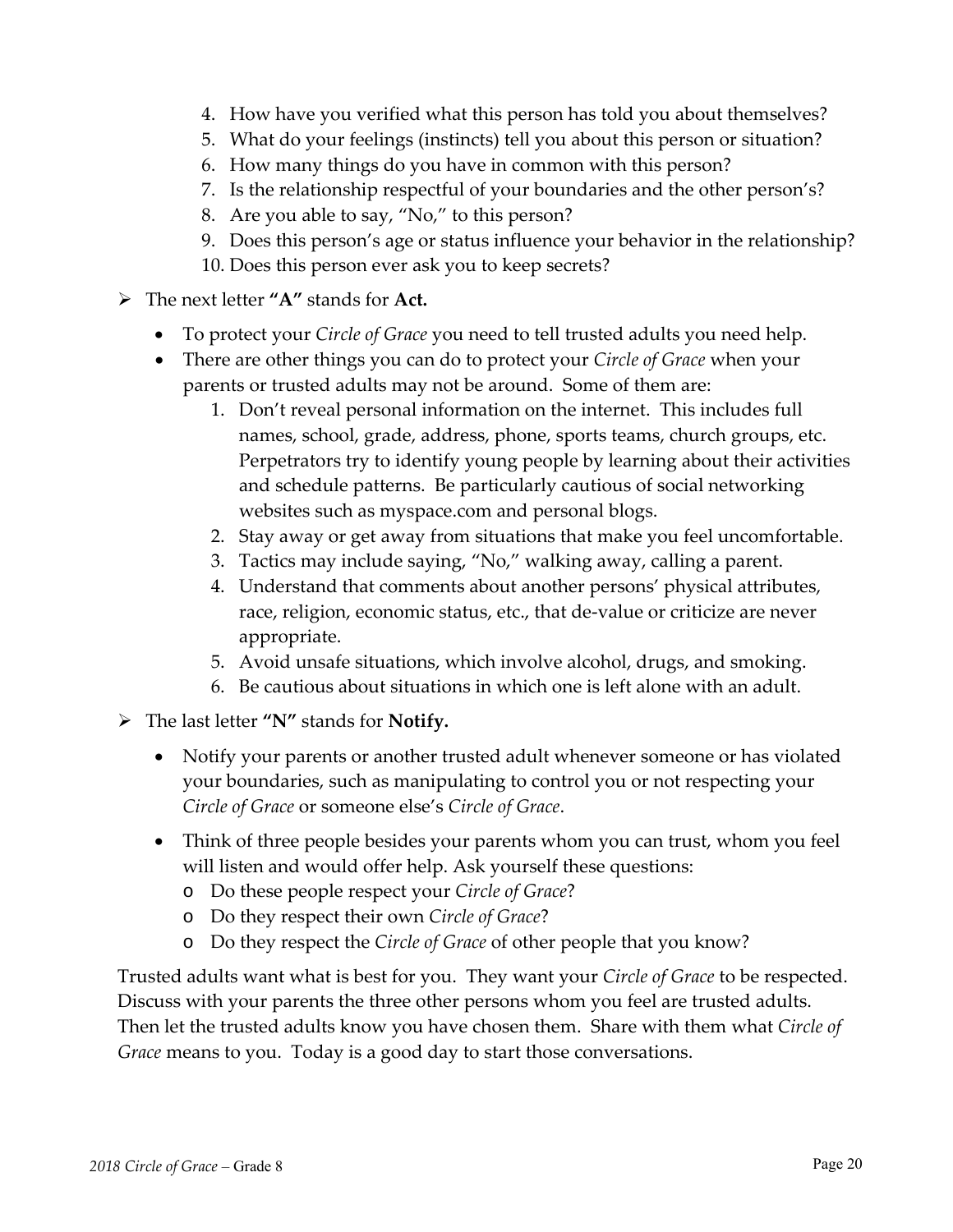## **Closing Prayer**

**With each new day that dawns I am growing up, Lord. It's not too soon to be thinking of the person I want to become. It's very hard, I think, to make the choices You desire which are always best for me, even though today's culture would have me think otherwise. I pray that You will help me and guide me. Let me share, each day, my talents where they are needed, and, when You prompt me with Your Holy Spirit, let me have the courage to be generous and open to do what You want. Amen.**